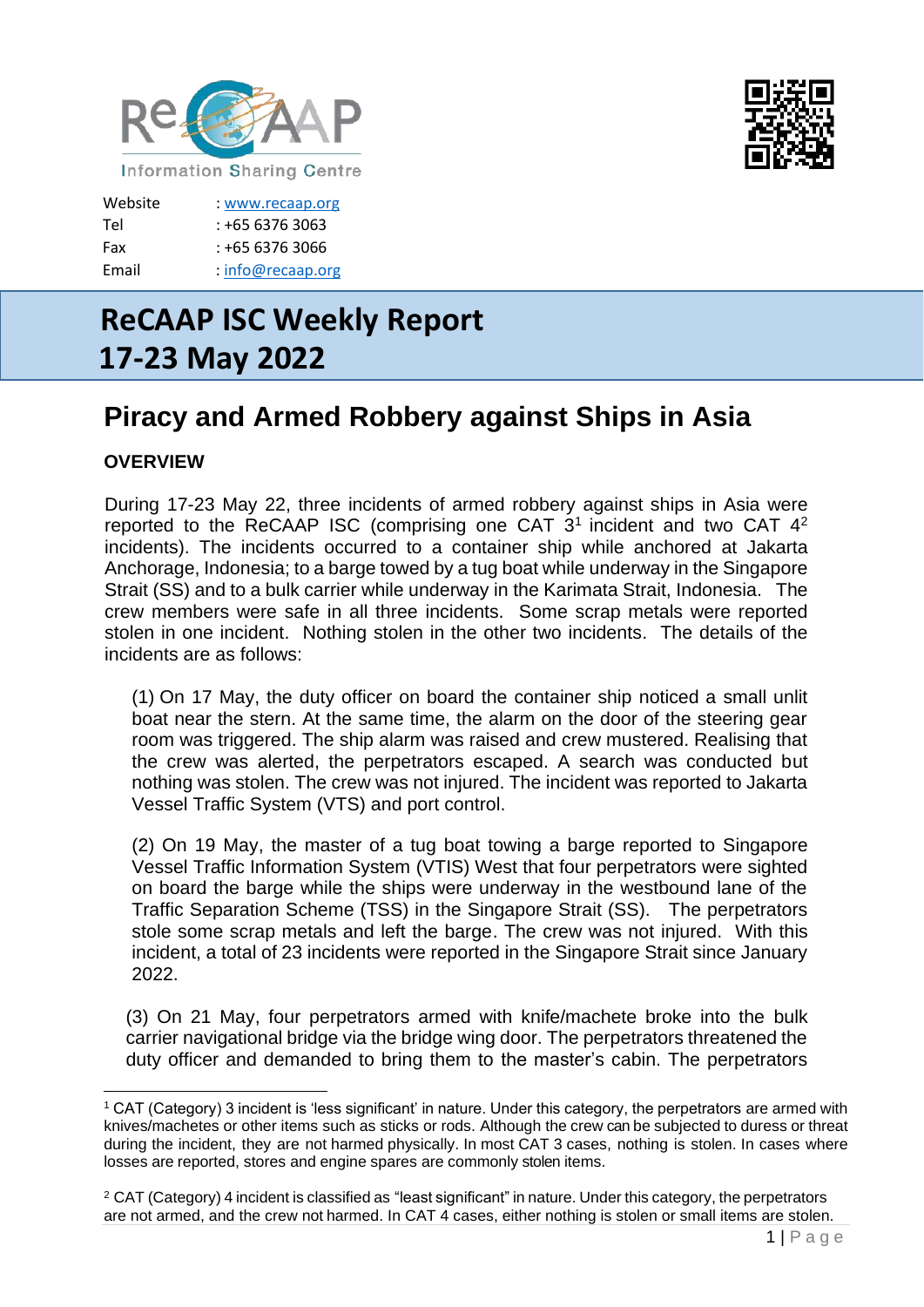tried to enter the master's cabin, but to no avail. The general alarm was sounded and announcement made to instruct all crew to remain in their cabins. A search was conducted and the crew mustered. There was no further sighting of the perpetrators. The master reported that nothing was stolen.

The locations of the three incidents are shown in map below and detailed description of the incidents tabulated in the attachment.



**Location of incidents**

#### **SITUATION OF ABDUCTION OF CREW IN THE SULU-CELEBES SEAS AND WATERS OFF EASTERN SABAH**

There is no incident of abduction of crew reported since the last incident in January 2020 up to today, and no crew is currently being held in captivity by the Abu Sayyaf Group (ASG).

The Philippine and Malaysian authorities continued to conduct pursuit operations and intensify military operations to neutralise the ASG. In 2021, the operations carried out by the Armed Forces of the Philippines had resulted in the neutralisation of some ASG subleaders and members. However, as Mundi Sawadjaan (one of the ASG Commanders responsible for the abduction of crew in the Sulu area) is still at large, the threat of abduction of crew from ships remains Potentially high, particularly in the areas of Sulu and nearby waters off Tawi-Tawi.

The ReCAAP ISC reiterates its advisory issued via ReCAAP ISC Incident Alert dated 21 Nov 16 to all ships to reroute from the area, where possible. Otherwise, ship masters and crew are strongly urged to exercise extra vigilance while transiting the area, and report all incidents immediately to the Operation Centres of the Philippines and Eastern Sabah Security Command (ESSCOM) of Malaysia. The contact details of the Operation Centres of the Philippines and ESSCOM of Malaysia are as shown below: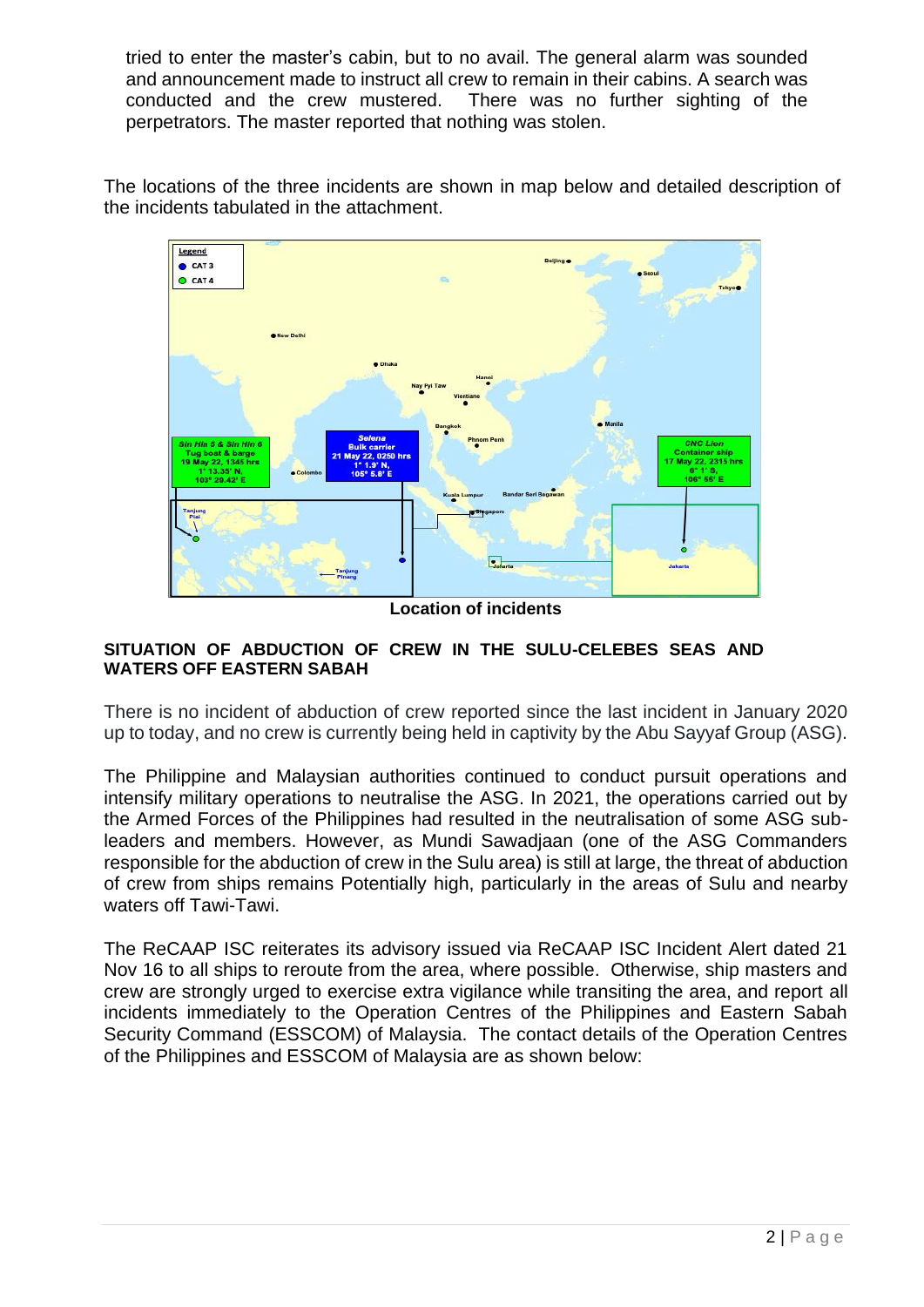

**Contact details**

In the event that the ship master is not able to establish contact with the Operation Centres of the Philippines as listed in the ReCAAP ISC Advisory, he can contact the **Philippine Coast Guard Command Centre** at the following contact details:

> Tel: +632-8-527-8481 (ext: 6136/37) +632-998-585-5327 (mobile) +632-917-842-8249 (mobile) +632-8-527-3877 (fax) Email: [pcgcomcen@coastguard.gov.ph](mailto:pcgcomcen@coastguard.gov.ph)

The ReCAAP ISC advises the shipping industry and ships to enhance their situation awareness by referring to the *Guidance on Abduction of Crew in the Sulu-Celebes Seas and Waters off Eastern Sabah* produced by ReCAAP ISC in July 2019. The Guidance is available at [www.recaap.org.](http://www.recaap.org/)

### **RECOMMENDATION**

The ReCAAP ISC urges ship master and crew to report all incidents of piracy and armed robbery against ships to the nearest coastal State and flag State, exercise vigilance and adopt relevant preventive measures taking reference from the *Regional Guide to Counter Piracy and Armed Robbery Against Ships in Asia.*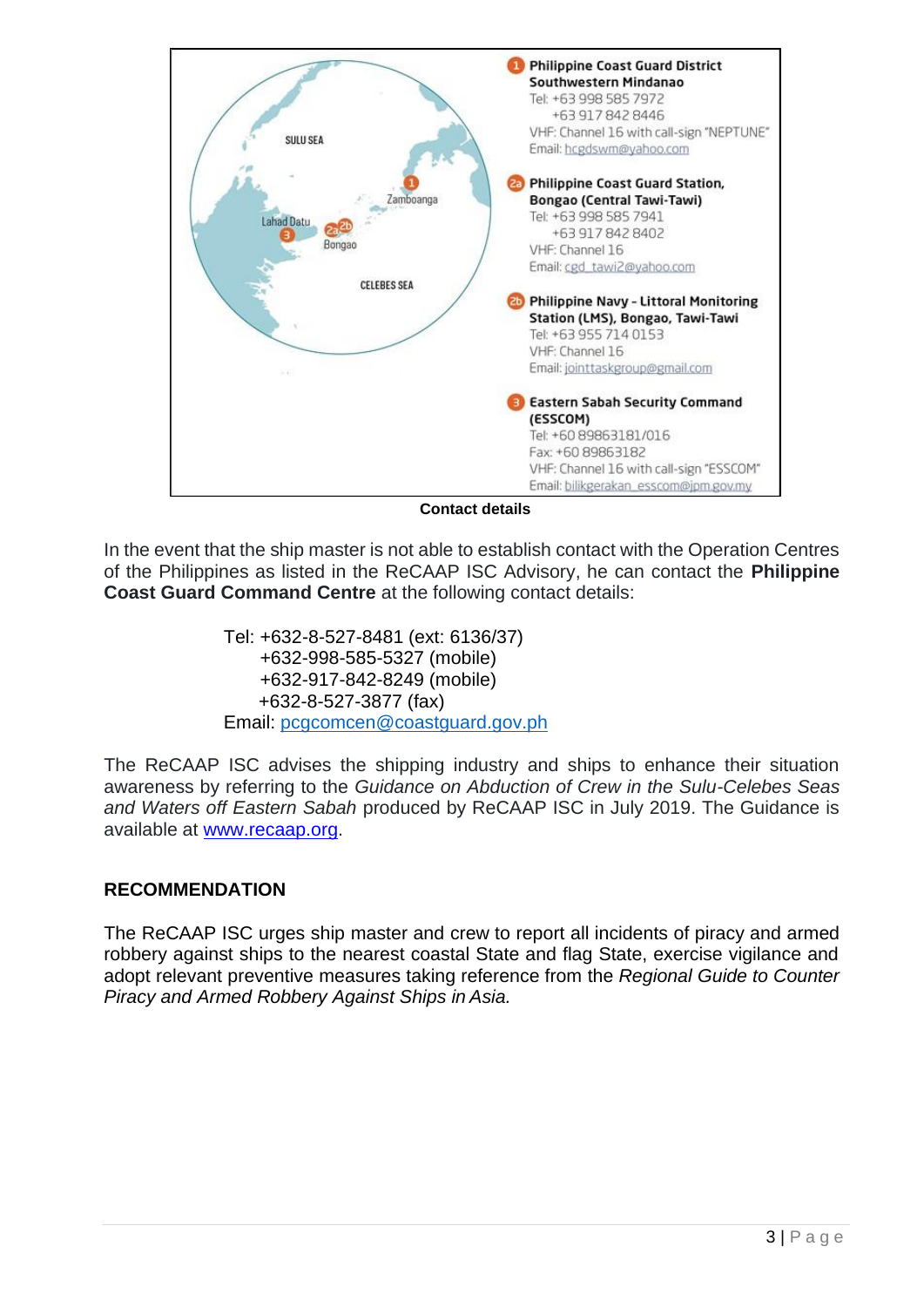#### **Description of Incidents of Piracy and Armed Robbery against Ships 17-23 May 2022**

| <b>Ship Name</b><br><b>Type of Ship</b><br>Flag<br><b>Gross Tonnage</b><br><b>IMO Number</b> | <b>Date</b><br>Local<br><b>Time</b><br><b>of</b><br><b>Incident</b><br>(LT) | <b>Position of the</b><br><b>Incident</b>                         | Details of the<br><b>Incident</b>                                                                                                                                                                                                                                                                                                                                                                                                                                                               | <b>Consequences for</b><br>crew, ship, cargo | Action taken by the<br>master and crew                                                                                                                                    | Was the incident<br>reported to coastal<br>authority? Which one?               | <b>Reporting State</b><br>or International<br>Organization                                                        | <b>Coastal State Action</b><br><b>Taken</b>                                                                                                                                                                                                                                                                                     |
|----------------------------------------------------------------------------------------------|-----------------------------------------------------------------------------|-------------------------------------------------------------------|-------------------------------------------------------------------------------------------------------------------------------------------------------------------------------------------------------------------------------------------------------------------------------------------------------------------------------------------------------------------------------------------------------------------------------------------------------------------------------------------------|----------------------------------------------|---------------------------------------------------------------------------------------------------------------------------------------------------------------------------|--------------------------------------------------------------------------------|-------------------------------------------------------------------------------------------------------------------|---------------------------------------------------------------------------------------------------------------------------------------------------------------------------------------------------------------------------------------------------------------------------------------------------------------------------------|
| $\overline{2}$                                                                               | 3                                                                           | $\overline{4}$                                                    | $5\overline{)}$                                                                                                                                                                                                                                                                                                                                                                                                                                                                                 | 6                                            | $\overline{7}$                                                                                                                                                            | 8                                                                              | 9                                                                                                                 |                                                                                                                                                                                                                                                                                                                                 |
| <b>INCIDENTS IN ASIA</b>                                                                     |                                                                             |                                                                   |                                                                                                                                                                                                                                                                                                                                                                                                                                                                                                 |                                              |                                                                                                                                                                           |                                                                                |                                                                                                                   |                                                                                                                                                                                                                                                                                                                                 |
| <b>ACTUAL INCIDENTS</b>                                                                      |                                                                             |                                                                   |                                                                                                                                                                                                                                                                                                                                                                                                                                                                                                 |                                              |                                                                                                                                                                           |                                                                                |                                                                                                                   |                                                                                                                                                                                                                                                                                                                                 |
| <b>CNC Lion</b><br>Container ship<br>Malta<br>31370<br>9784661                               | 17/5/22<br>2315 hrs                                                         | $6^\circ.1'$ S<br>106.° 55" E<br>Jakarta Anchorage,<br>Indonesia. | While at anchor, an officer on<br>watch on board noticed a<br>small unlit boat near the<br>stern. At the same time, the<br>alarm on the door of the<br>steering gear room was<br>triggered. The ship alarm was<br>raised and crew mustered.<br>Realising that the crew was<br>alerted,<br>the<br>perpetrators<br>escaped. A<br>search was<br>conducted but nothing was<br>stolen. The crew was not<br>injured. The incident was<br>reported to Jakarta VTS and<br>port control.<br>[Category 4] | The crew was safe.<br>Nothing was stolen     | The ship's alarm was<br>raised and<br>crew<br>mustered.<br>A search on board<br>was conducted.<br>The master reported<br>the incident to Jakarta<br>VTS and port control. | Yes<br>The master reported the<br>incident to Jakarta VTS<br>and port control. | ReCAAP ISC via<br><b>ReCAAP Focal</b><br>Point<br>(Germany)<br>and<br><b>ReCAAP Focal</b><br>Point<br>(Singapore) | The coastal state<br>advised the ship to<br>maintain a sharp<br>lookout. All doors<br>were closed on<br>padlocks, anti-<br>piracy cages<br>closed, covers for<br>anchor chain leads<br>secured,<br>continuous safety<br>and security rounds<br>on deck<br>established, close<br>monitoring using<br>radars were carried<br>out. |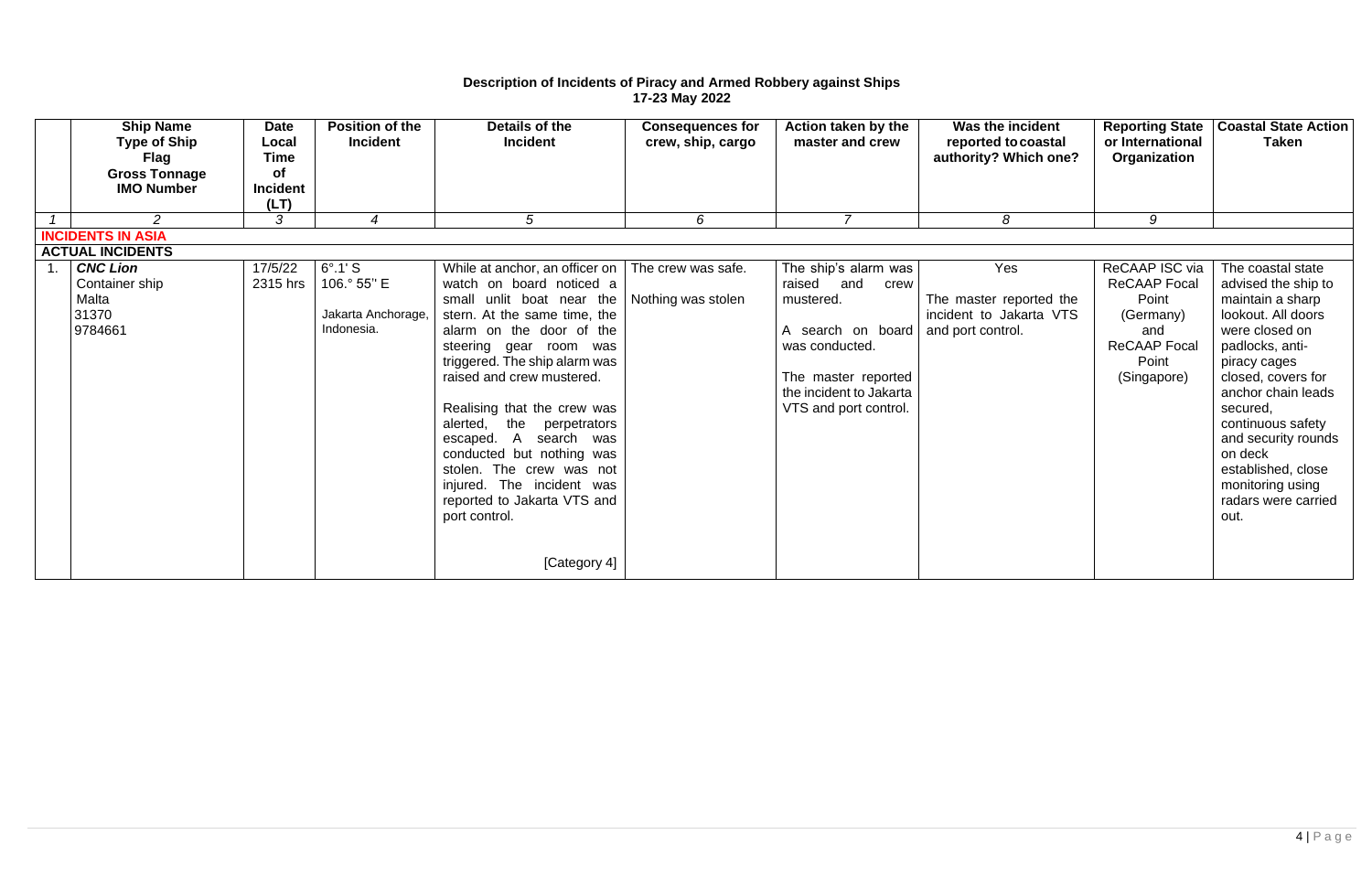| <b>Ship Name</b><br><b>Type of Ship</b><br><b>Flag</b><br><b>Gross Tonnage</b><br><b>IMO Number</b> | <b>Date</b><br>Local<br><b>Time</b><br><b>of</b><br><b>Incident</b> | <b>Position of the</b><br><b>Incident</b>                                                                                                                                                                    | Details of the<br><b>Incident</b>                                                                                                                                                                                                                                                                                                                                                                                                                                                                                                                                                                                                                                                                                                                                                                                                                                                                                                                                                                                                                                                                                                                                                           | <b>Consequences for</b><br>crew, ship, cargo | Action taken by the<br>master and crew                               | Was the incident<br>reported to coastal<br>authority? Which one?      | <b>Reporting State</b><br>or International<br>Organization    | <b>Coastal State Action</b><br><b>Taken</b>                                                                                                                                      |
|-----------------------------------------------------------------------------------------------------|---------------------------------------------------------------------|--------------------------------------------------------------------------------------------------------------------------------------------------------------------------------------------------------------|---------------------------------------------------------------------------------------------------------------------------------------------------------------------------------------------------------------------------------------------------------------------------------------------------------------------------------------------------------------------------------------------------------------------------------------------------------------------------------------------------------------------------------------------------------------------------------------------------------------------------------------------------------------------------------------------------------------------------------------------------------------------------------------------------------------------------------------------------------------------------------------------------------------------------------------------------------------------------------------------------------------------------------------------------------------------------------------------------------------------------------------------------------------------------------------------|----------------------------------------------|----------------------------------------------------------------------|-----------------------------------------------------------------------|---------------------------------------------------------------|----------------------------------------------------------------------------------------------------------------------------------------------------------------------------------|
| $\overline{2}$                                                                                      | (LT)<br>3                                                           | $\boldsymbol{4}$                                                                                                                                                                                             | $5\overline{)}$                                                                                                                                                                                                                                                                                                                                                                                                                                                                                                                                                                                                                                                                                                                                                                                                                                                                                                                                                                                                                                                                                                                                                                             | 6                                            | $\overline{7}$                                                       | 8                                                                     | 9                                                             |                                                                                                                                                                                  |
| 2.<br>Sinhin 5<br>Tugboat<br>Malaysia<br>145<br>8739451<br>Sinhin 6<br>Barge                        | 19/5/22<br>1345 hrs                                                 | 1° 13.35' N<br>103° 29.42' E<br>Approximately 3.5<br>nm from Tanjung<br>Piai (Malaysia), in  <br>the westbound<br>lane of the Traffic<br>Separation<br>Scheme (TSS) in<br>the Singapore<br>Strait.<br>(SOMS) | 1300 hrs, the<br>about<br>At<br>Republic of Singapore Navy<br>$(RSN)$ reported sighting a The master reported<br>sampan in the vicinity of tug   that the perpetrators<br>boat, Sinhin 5. Singapore   stole some scrap<br>Vessel Traffic Information<br>(VTIS)<br>West<br>System<br>contacted the master of the The ship continued<br>tug boat and informed him of   her voyage to Pulau<br>the sighting. The master   Pinang, Malaysia.<br>replied that he was unable to<br>see the sampan and there<br>unauthorised<br>no<br>was<br>boarding.<br>At about 1345 hrs, the master<br>reported to VTIS West that<br>the crew sighted<br>four<br>perpetrators on board barge,<br>Sinhin 6, towed by Sinhin 5.<br>The master reported that the<br>perpetrators stole some scrap<br>metals and left the barge at<br>about 1357 hrs. The crew was<br>not injured. The master also<br>informed that no further<br>assistance was required and<br>continued her voyage to<br>Pulau Pinang, Malaysia.<br>A safety broadcast on anti-<br>piracy watch was initiated.<br>The RSN and Singapore<br>Police Coast Guard were<br>notified, and the Malaysian<br>authorities were informed.<br>[Category 4] | The crew was safe.<br>metals.                | The master reported<br>the<br>incident<br>to<br>Singapore VTIS West. | Yes<br>The master reported the<br>incident to Singapore VTIS<br>West. | ReCAAP ISC via<br><b>ReCAAP Focal</b><br>Point<br>(Singapore) | A safety broadcast<br>on anti-piracy watch<br>was initiated. The<br>RSN and Singapore<br>Police Coast Guard<br>were notified, and the<br>Malaysian authorities<br>were informed. |